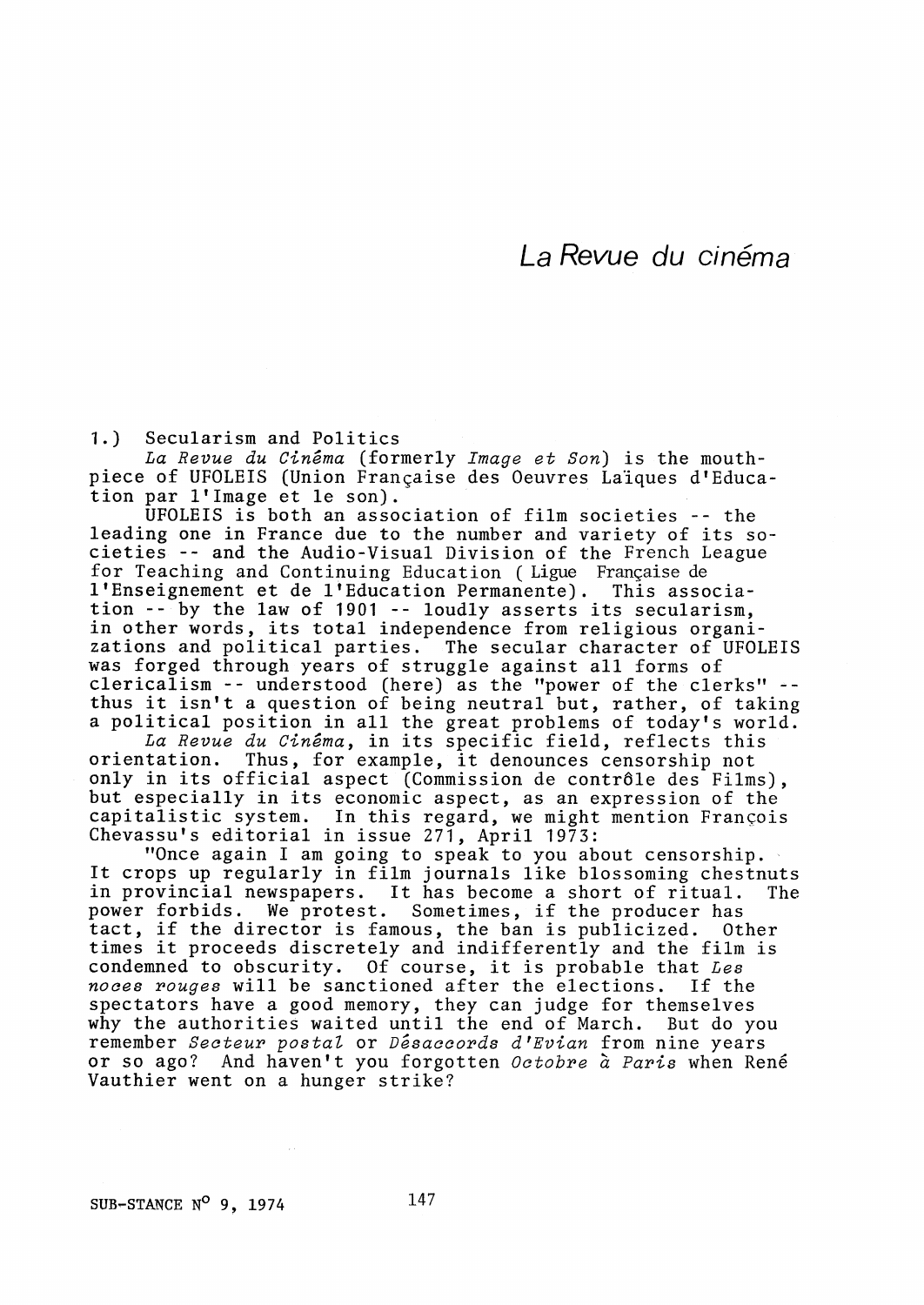The censors have everything under control: the decisionmaking power and the important news media. Can one really expect the ORTF, radio stations, and the large dailies to reveal the mechanics of prohibition? Beside them we appear a bit ridiculous, protestors, with our little journals, our leaflets, our mini-meetings. And they certainly don't mind telling us that. Nevertheless, that shouldn't discourage us. The sirens that lovingly whisper to us that our methods are outmoded and our influence nil wouldn't be so passionate about it if that were completely true.

But, on the other hand, we would be wrong to indulge in illusions or to feel overconfident because of a few well-placed lines. To feel relieved as others do by "Sunday Christianity", because we place our signature at the bottom of a petition each time a film is officially banned. We musn't let the tree of the control commission obscure the forest of real censorship. of banks which don't give money to controversial films, that of pre-censorship which warns and discourages the producer who "takes chances", that of film distribution agencies which close their doors to a product defined in advance as non-commercial, that of the mass media which forgets to speak of a film or mentions it hastily.

Official censorship, against which we tend to polarize ourselves too exclusively, is nothing but the last security sieve destined to hold back the few films which might succeed in passing through the other barriers. And the preferential treatment given it permits the real hindrances to the freedom of expression to be more easily forgotten by pushing them into the back-<br>round. This doesn't mean that we ought to submit to these ty-This doesn't mean that we ought to submit to these tyrannical proclamations without protest, especially because these protests originally led to emphatic, non-negligible victories. But one must keep in mind that censorship is not a cause but an effect, that it cannot be dissociated from the system that engendered it and that it will not disappear without it.

As our old friends from the West said, "One good scalping is better than two bad haircuts."

The same affirmation on political views in issue 278, November, 1973 with an editorial devoted to Chile is expressed in these terms: "In this issue we are publishing, since it was expected since June, news on Chilean films and an interview with Aldo Francia. Our intention is not to honor him more than his<br>colleagues, nor them more than their oppressed compatriots. It colleagues, nor them more than their oppressed compatriots. seems indecent to us to promote our profession in the present circumstances. It's the entire Chilean populus which is mocked, humiliated, massacred.

But even though the Chilean drama goes considerably beyond the cinematographic problem, it doesn't mean that it shouldn't be uppermost in our minds. As men, of course, but also as animateurs in film societies. Because all who have the possibility of speaking out at the present time, as slight as it might be, must use it to the maximum in order to penetrate the heavy cloak of silence and lies skillfully deployed by complicit powers,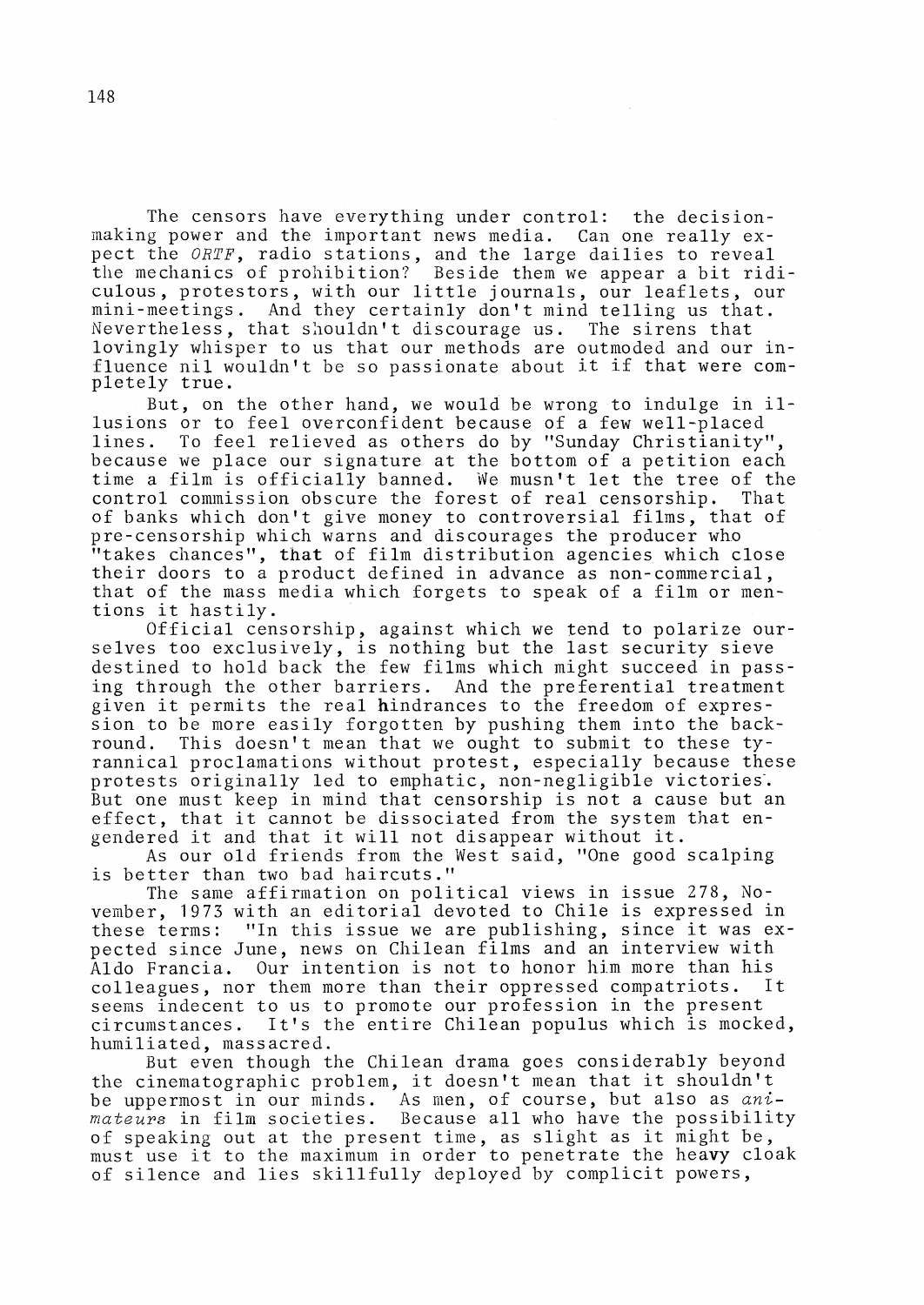suddenly concerned with discretion, a concern which has not always typified them.

Where are those virtuous pilgrims who celebrate the anniversary of Prague each year, but whose rheumy eyes don't see Santiago today any more than they saw Djakarta yesterday? Where are these "intellectuals" who cry daily over Solzhenitseyn, but who let Pablo Neruda die? Must we believe that their delicate nostrils only smell misfortune when it is brought on an easterly wind?

Moreover, where is that papacy, more the daughter of Pontius Pilate than of Christ, which saw the Four Horsemen of the Apocalypse in a Danish viewfinder but who didn't see any heresy in Pinochet's black masses? This chaste silence, this tacit consent given to the killer, perhaps that's what Monseignor Selva Henriquez, Archbishop of Santiago, calls dying with the help of religion. ITT is certainly worth a mass after all.

The Chilean drama will at least have the merit of making the masks fall, of showing that the fascist beast will always be ready at the first command of its masters, the internation trusts, and with the blessing of their allies, leaders and clerks hired by them, to commit genocide wherever democracy would like to settle. To Allende's pacifism they replied with the song of bombs. That's a lesson which we haven't the right to ignore if we do not want the killers to knock at our doors tomorrow. Valparaiso isn't all that far. One only has to see how the Commandos for the Defense of the Rich and other divisions of the Assault of Capitalism are organizing around us.

If we circulated "The First Year", it wasn't for the pleasure of adding a title to the cinemathique on a performance to the program of film societies. This film must be shown everywhere it possibly can be, but accompanied by real debates. So that people won't have to wait, as they did in 1943, to have a little less bread and a little less butter in order to notice they lack democracy.

For us the first year begins now. Hoping that it isn't too late."

2.) Cultural Vitalization and Analysis of Films

Since La Revue du Cinéma is destined primarily for animateurs, it is natural that it should devote study to modern methods of approaching films inspired by Semiology and by the human sciences, Materialism and Marxism.

For a year a regular feature has been devoted to the problems of the analysis of films and vitalizing film societie It began in issue 266, December, 1972 with the opening of a public debate presented in these terms by Andre Cornand:

"For several years theoretical research has been developing and publications on film, on the relationships between film and politics, film and ideology, and film and revolution have been multiplying." In this realm, as in others, May '68 has provoked reflection, backwash and political commitments.

Polemics, often virulent ones, waged among different specialized journals have been witnessed.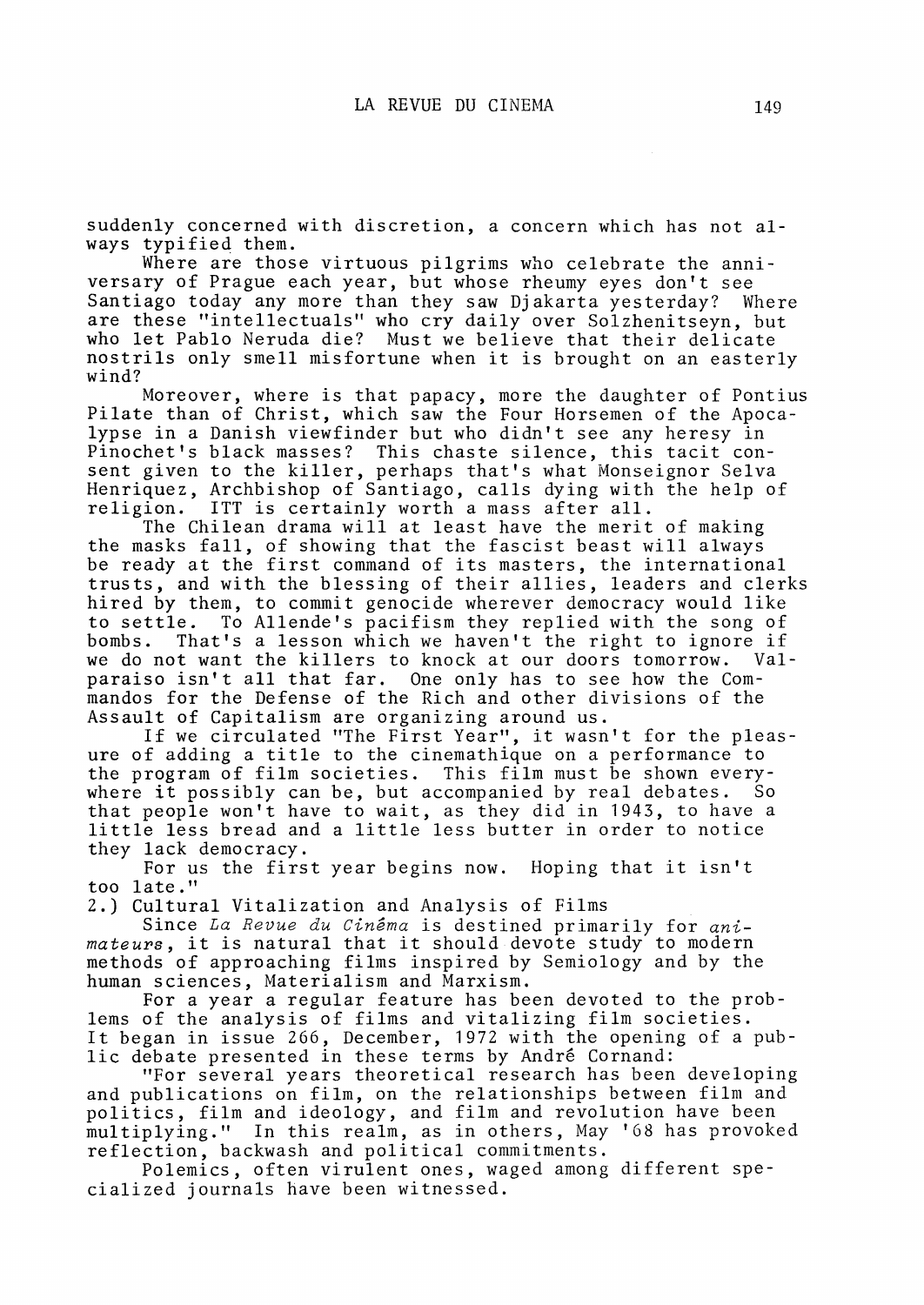La Revue du Cinéma--Image et Son in keeping with its informational role has reported -- as thoroughly as possible -- on each of these diverse tendencies. Open to all ideas capable of contributing to progress, it has attentively followed the ongoing studies.

We have always considered film to be an economic, political, and social phenomenon and we have always examined its impact and its function. That is the reason for which theoretical research has always seemed fundamental to us and Image et Son was the first journal to open its columns to McLuhan (#182, March, 1965) and to Christian Metz (#201, January, 1967).

Christian Metz, Jean Patrick Lebel, Marcel Hanoun, and others have participated on several occasions in national productions and various demonstrations of UFOLEIS. Our film societies -- these are more than 10,000 in France -- often call on personalities or on groups of such and such a tendency and initiate a debate. Such is our vocation, to open our columns to the different currents of thought, to provoke encounters and discussion.

It is not our place to impose on thousands of animateurs -and readers -- a political line, but to permit them to take their own stand with regard to a means of expression which remains one of the primary manifestations of the audio-visual media, which is currently in full development.

La Revue du Cinéma belongs above all to UFOLEIS, the prin-<br>federation of film societies in the world. Its directors cipal federation of film societies in the world. and the members of its "filmology" commission consider it important to inform readers about present studies but think that the entire movement can participate in the study.

Diverse experiments in film analysis are underway in film societies and local associations. These are the privileged sites where theory can find a field of practical application and lead to a cultural vitalization.

We have asked Alain Marty, the director of a major provincial film society, to send us the first results of his experi-We present his text to our readers. This work is by a practically-based association, within our movement, doing research capable of renovating methods and political orientations. Other reports on experiments will follow.

Evidently, these articles -- that of Alain Marty today, the others following -- commit only their authors and do not reflect the views of the entire editorial committee. Certain of its members intend to give their points of view about these articles in our next issues.

And we insist on this point: the texts that are going to be read ought to provoke reactions. We expect them and we will publish them, with, of course, the author's right to reply.

Film society animateurs, readers of La Revue du Cinema, a great debate has been opened. It's up to you to participate in great numbers."

In the course of its research, La Revue du Cinêma published in its issue 271, April 1973, a study by René Gardies on "The